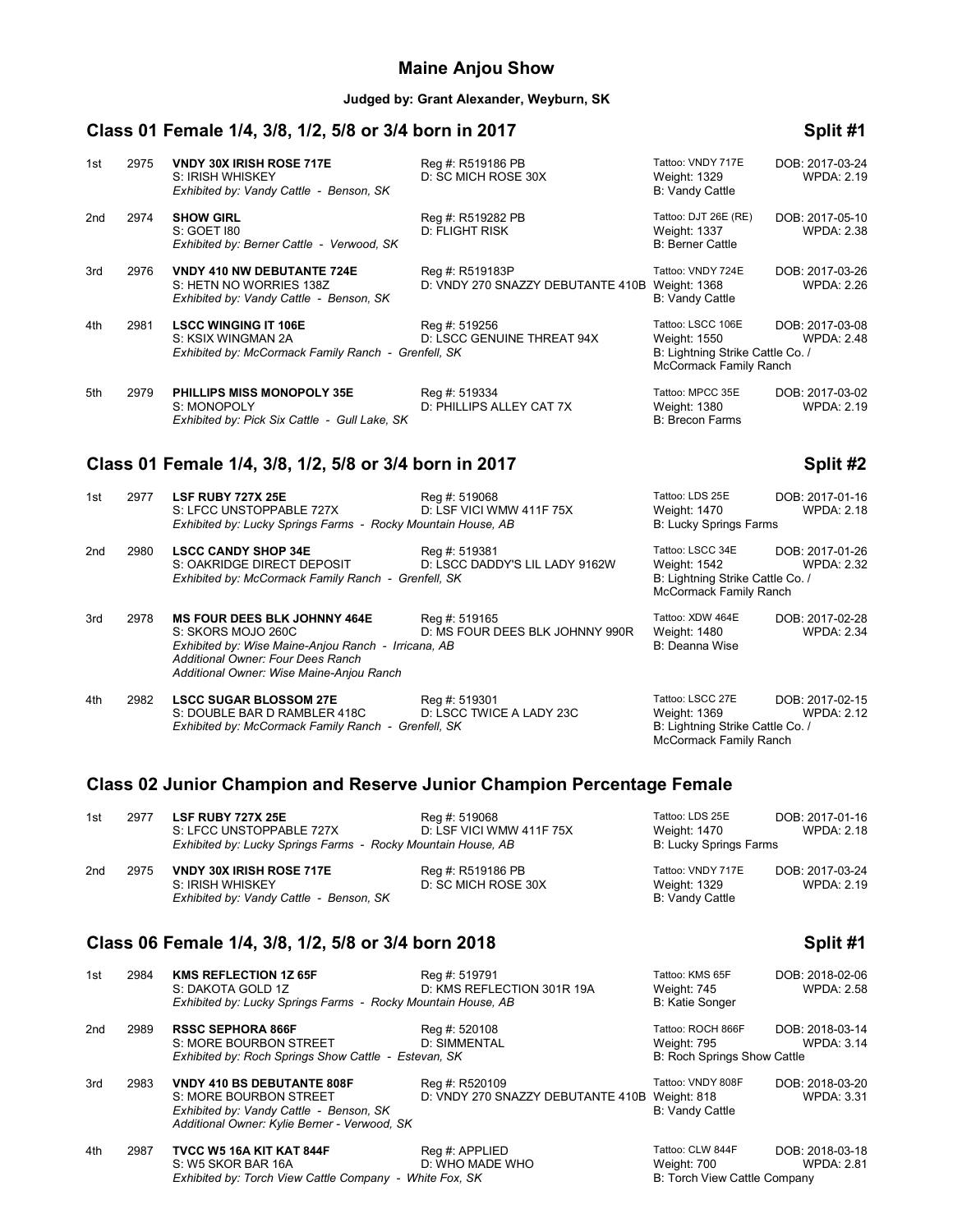| 5th | 2986 | <b>MHC SUNFLOWER 2F</b><br>S: MANITOU'S YULYCEEZ<br>Exhibited by: Hansen Livestock - Weldon, SK | Reg #: 520031<br>D: MHC MISS SUNFLOWER 908W | Tattoo: MHC 2F<br>Weight: 755<br>B: Hansen Livestock | DOB: 2018-01-09<br>WPDA: 2.38 |
|-----|------|-------------------------------------------------------------------------------------------------|---------------------------------------------|------------------------------------------------------|-------------------------------|
| 6th | 2988 | <b>KRR MISS EFFIE 8F</b><br>S: MHC DAYTONA 21D<br>Exhibited by: K-Rod Kattle - Petrolia, ON     | Reg #: 520185<br>D: KRR MISS ELBA 8B        | Tattoo: KRR 8F<br>Weight: 615<br>B: Kody Roddick     | DOB: 2018-03-21<br>WPDA: 2.50 |

#### **Class 07 Calf Champion and Reserve Calf Champion Percentage Female**

| 1st | 2984 | <b>KMS REFLECTION 1Z 65F</b><br>S: DAKOTA GOLD 1Z<br>Exhibited by: Lucky Springs Farms - Rocky Mountain House, AB | Reg #: 519791<br>D: KMS REFLECTION 301R 19A | Tattoo: KMS 65F<br>Weight: 745<br>B: Katie Songer                      | DOB: 2018-02-06<br><b>WPDA: 2.58</b> |
|-----|------|-------------------------------------------------------------------------------------------------------------------|---------------------------------------------|------------------------------------------------------------------------|--------------------------------------|
| 2nd | 2989 | <b>RSSC SEPHORA 866F</b><br>S: MORE BOURBON STREET<br>Exhibited by: Roch Springs Show Cattle - Estevan, SK        | Reg #: 520108<br>D: SIMMENTAL               | Tattoo: ROCH 866F<br>Weight: 795<br><b>B: Roch Springs Show Cattle</b> | DOB: 2018-03-14<br><b>WPDA: 3.14</b> |

#### **Class 08 Grand Champion and Reserve Grand Champion Percentage Female**

| 1st | 2977 | <b>LSF RUBY 727X 25E</b><br>S: LFCC UNSTOPPABLE 727X<br>Exhibited by: Lucky Springs Farms - Rocky Mountain House, AB | Reg #: 519068<br>D: LSF VICI WMW 411F 75X | Tattoo: LDS 25E<br>Weight: 1470<br>B: Lucky Springs Farms | DOB: 2017-01-16<br><b>WPDA: 2.18</b> |
|-----|------|----------------------------------------------------------------------------------------------------------------------|-------------------------------------------|-----------------------------------------------------------|--------------------------------------|
| 2nd | 2975 | <b>VNDY 30X IRISH ROSE 717E</b><br>S: IRISH WHISKEY<br>Exhibited by: Vandy Cattle - Benson, SK                       | Reg #: R519186 PB<br>D: SC MICH ROSE 30X  | Tattoo: VNDY 717E<br>Weight: 1329<br>B: Vandy Cattle      | DOB: 2017-03-24<br><b>WPDA: 2.19</b> |

#### **Class 09 Bull 1/4, 3/8,1/2, 5/8 or 3/4 born 2018 Split #1**

| 1st | 2992 | <b>MHC FARGO 0408F</b><br>S: KSIX WINGMAN 2A<br>Exhibited by: Hansen Livestock - Weldon, SK                                                      | Reg #: 520030<br>D: MHC POPPY 0408X   | Tattoo: MHC 0408F<br>Weight: 895<br><b>B: Hansen Livestock</b>  | DOB: 2018-02-14<br><b>WPDA: 3.19</b> |
|-----|------|--------------------------------------------------------------------------------------------------------------------------------------------------|---------------------------------------|-----------------------------------------------------------------|--------------------------------------|
| 2nd | 2994 | <b>MR RUSYLVIA FIREWATER 16F</b><br>S: MR RUSYLVIA BENELLI<br>Exhibited by: Rusylvia Cattle Co - Derwent, AB<br>Additional Owner: Riley Pashulka | Reg #: 519860<br>D: MISS RUSYLVIA 18A | Tattoo: RLP 16F<br>Weight: 1018<br>B: Rusylvia Cattle Co        | DOB: 2018-02-01<br><b>WPDA: 3.46</b> |
| 3rd | 2993 | <b>KRR FROZEN 13F</b><br>S: BPF COMFORT ZONE<br>Exhibited by: K-Rod Kattle - Petrolia, ON                                                        | Reg #: 520184<br>D: KRR MISS ROAN 13B | Tattoo: KRR 13F<br><b>Weight: 529</b><br><b>B: Kody Roddick</b> | DOB: 2018-04-18<br><b>WPDA: 2.43</b> |

## **Class 10 Calf Champion and Reserve Calf Champion Percentage Bull**

| 1st | 2992 | <b>MHC FARGO 0408F</b><br>S: KSIX WINGMAN 2A<br>Exhibited by: Hansen Livestock - Weldon, SK | Reg #: 520030<br>D: MHC POPPY 0408X | Tattoo: MHC 0408F<br>Weight: 895<br>B: Hansen Livestock | DOB: 2018-02-14<br>WPDA: 3.19 |
|-----|------|---------------------------------------------------------------------------------------------|-------------------------------------|---------------------------------------------------------|-------------------------------|
| 2nd | 2994 | <b>MR RUSYLVIA FIREWATER 16F</b>                                                            | Reg #: 519860                       | Tattoo: RLP 16F                                         | DOB: 2018-02-01               |
|     |      | S: MR RUSYLVIA BENELLI                                                                      | D: MISS RUSYLVIA 18A                | Weight: 1018                                            | WPDA: 3.46                    |
|     |      | Exhibited by: Rusylvia Cattle Co - Derwent, AB                                              |                                     | B: Rusylvia Cattle Co                                   |                               |
|     |      | Additional Owner: Rilev Pashulka                                                            |                                     |                                                         |                               |

### **Class 11 Bull, 1/4, 3/8, 1/2, 5/8 or 3/4 born 2017 Split #1**

| 1st | 2995 | <b>VNDY BLACK LABEL 722E</b>              | Rea #: R519188 PB   | Tattoo: VNDY 722E | DOB: 2017-03-25   |
|-----|------|-------------------------------------------|---------------------|-------------------|-------------------|
|     |      | S: IRISH WHISKEY                          | D: SC MICH ROSE 30X | Weight: 1720      | <b>WPDA: 2.83</b> |
|     |      | Exhibited by: Vandy Cattle - Benson, SK   |                     | B: Vandy Cattle   |                   |
|     |      | Additional Owner: Roch Spring Show Cattle |                     |                   |                   |

#### **Class 12 Junior Champion and Reserve Junior Champion Percentage Bull**

1st 2995 **VNDY BLACK LABEL 722E** Reg #: R519188 PB Tattoo: VNDY 722E DOB: 2017-03-25<br>1.83 S: IRISH WHISKEY **DE SC MICH ROSE 30X** Weight: 1720 WPDA: 2.83 *Exhibited by: Vandy Cattle - Benson, SK Additional Owner: Roch Spring Show Cattle*

Situal IT IRISH WHISKEY DISPONSION OF LAST POSTS.<br>B: Vandy Cattle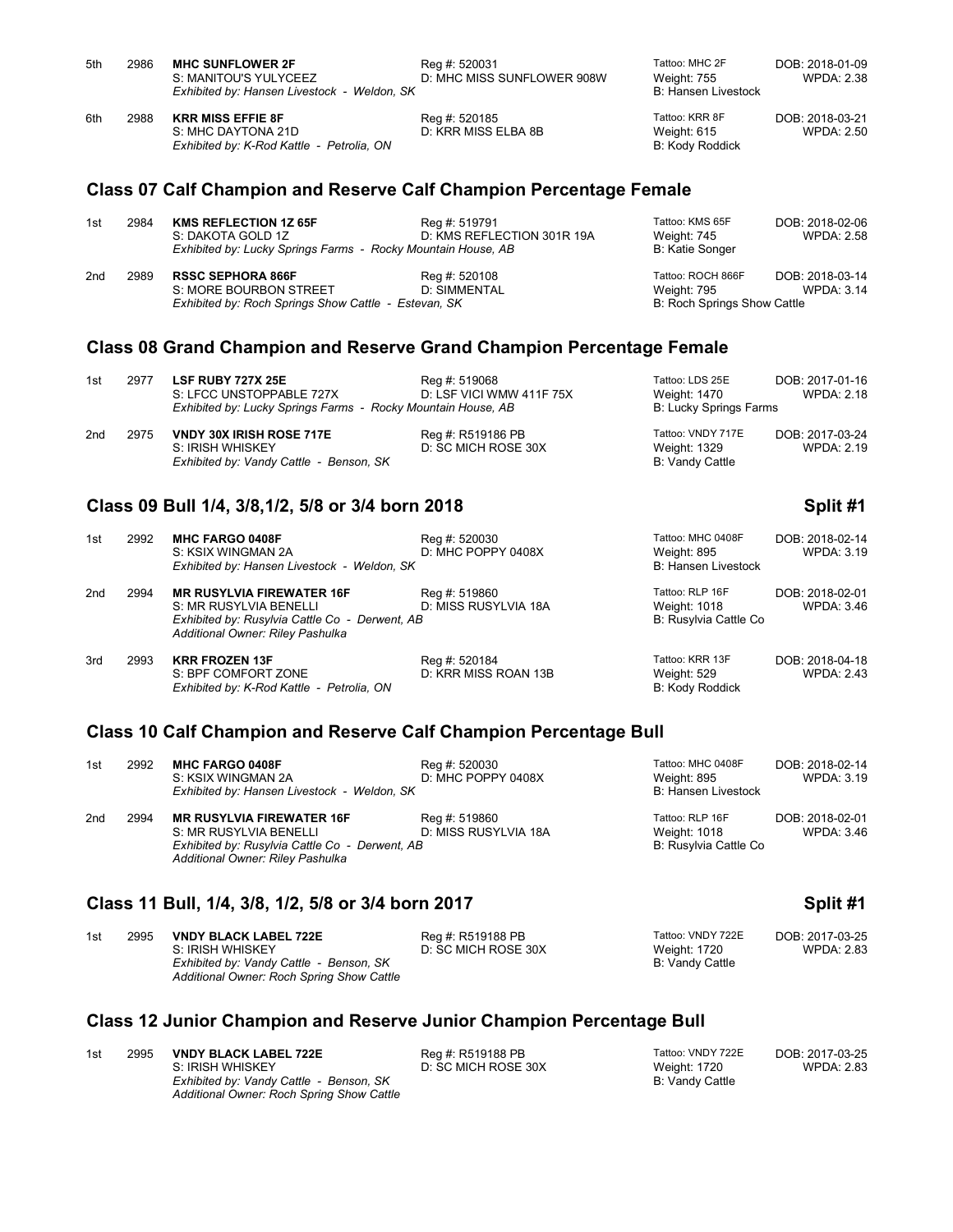# **Class 15 Grand Champion and Reserve Grand Champion Percentage Bull**

| 1st                                 | 2995 | <b>VNDY BLACK LABEL 722E</b><br>S: IRISH WHISKEY<br>Exhibited by: Vandy Cattle - Benson, SK<br>Additional Owner: Roch Spring Show Cattle | Reg #: R519188 PB<br>D: SC MICH ROSE 30X   | Tattoo: VNDY 722E<br>Weight: 1720<br><b>B: Vandy Cattle</b>   | DOB: 2017-03-25<br><b>WPDA: 2.83</b> |
|-------------------------------------|------|------------------------------------------------------------------------------------------------------------------------------------------|--------------------------------------------|---------------------------------------------------------------|--------------------------------------|
| 2nd                                 | 2992 | <b>MHC FARGO 0408F</b><br>S: KSIX WINGMAN 2A<br>Exhibited by: Hansen Livestock - Weldon, SK                                              | Reg #: 520030<br>D: MHC POPPY 0408X        | Tattoo: MHC 0408F<br>Weight: 895<br>B: Hansen Livestock       | DOB: 2018-02-14<br><b>WPDA: 3.19</b> |
| Class 16 Female, FB or PB born 2017 |      |                                                                                                                                          |                                            |                                                               | Split #1                             |
| 1st                                 | 3000 | <b>MISS RUSYLVIA ELITE 83E</b><br>S: GVC SUH 01W<br>Exhibited by: Rusylvia Cattle Co - Derwent, AB<br>Additional Owner: Riley Pashulka   | Reg #: 519311<br>D: MISS RUSYLVIA 36U      | Tattoo: KJP 83E<br>Weight: 1689<br>B: Rusylvia Cattle Co      | DOB: 2017-02-15<br><b>WPDA: 2.62</b> |
| 2nd                                 | 2997 | <b>STENBERG'S EVE 37E</b><br>S: MJK MR BOB 1B<br>Exhibited by: Stenberg's Maine Anjou - Alder Flats, AB                                  | Reg #: 519325<br>D: STENBERG'S XETSA 37X   | Tattoo: MA 37E<br>Weight: 1300<br>B: Robert & Janice Stenberg | DOB: 2017-04-11<br><b>WPDA: 2.20</b> |
| 3rd                                 | 2998 | <b>ZTA BLACK RUBY 488E</b><br>S: FOUR DEEES BLACK ROCK XDW 390C<br>Exhibited by: Wise Maine-Anjou Ranch - Irricana, AB                   | Reg #: 519468<br>D: ZTA BLACK RUBY 288Z    | Tattoo: ZTA 488E<br>Weight: 1265<br><b>B: Leta Wise</b>       | DOB: 2017-03-23<br><b>WPDA: 2.08</b> |
| 4th                                 | 2999 | <b>MANITOU EBONY</b><br>S: MANITOU'S BETTER HALF                                                                                         | Reg #: 519309<br>D: WILDBERRY'S ZHIVA 205Z | Tattoo: GG 98E<br>Weight: 1328                                | DOB: 2017-03-26<br><b>WPDA: 2.19</b> |

### **Class 17 Junior Champion and Reserve Junior Champion Open Female**

| 1st | 3000 | <b>MISS RUSYLVIA ELITE 83E</b>                         | Reg #: 519311           | Tattoo: KJP 83E             | DOB: 2017-02-15 |
|-----|------|--------------------------------------------------------|-------------------------|-----------------------------|-----------------|
|     |      | S: GVC SUH 01W                                         | D: MISS RUSYLVIA 36U    | Weight: 1689                | WPDA: 2.62      |
|     |      | Exhibited by: Rusylvia Cattle Co - Derwent, AB         |                         | B: Rusylvia Cattle Co       |                 |
|     |      | Additional Owner: Riley Pashulka                       |                         |                             |                 |
| 2nd | 2997 | <b>STENBERG'S EVE 37E</b>                              | Reg #: 519325           | Tattoo: MA 37E              | DOB: 2017-04-11 |
|     |      | S: MJK MR BOB 1B                                       | D: STENBERG'S XETSA 37X | Weight: 1300                | WPDA: 2.20      |
|     |      | Exhibited by: Stenberg's Maine Anjou - Alder Flats, AB |                         | B: Robert & Janice Stenberg |                 |
|     |      |                                                        |                         |                             |                 |

*Exhibited by: Manitou Maine-Anjou - Marsden, SK* B: Biogram B: Gary Grahan

# **Class 21 Female PB born in 2018 Split #1 Split #1 Split #1**

| 1st | 3007 | <b>MISS RUSYLVIA FOREVER 199F</b><br>S: MR RUSYLVIA BENELLI<br>Exhibited by: Rusylvia Cattle Co - Derwent, AB                                                                                                 | Reg #: APPLIED FOR<br>D: MISS RUSYLVIA 10Y     | Tattoo: RLP 199F<br>Weight: 889<br>B: Rusylvia Cattle Co                                             | DOB: 2018-02-08<br><b>WPDA: 3.10</b> |
|-----|------|---------------------------------------------------------------------------------------------------------------------------------------------------------------------------------------------------------------|------------------------------------------------|------------------------------------------------------------------------------------------------------|--------------------------------------|
| 2nd | 3008 | Additional Owner: Riley Pashulka<br><b>LSCC RED MAIA 13F</b><br>S: ALGH HERCULES 12H<br>Exhibited by: McCormack Family Ranch - Grenfell, SK                                                                   | Reg #: 520106<br>D: BAR-K MISS SUPERIOR 66U    | Tattoo: LSCC 13F<br>Weight: 908<br>B: Lightning Strike Cattle Co. /<br><b>McCormack Family Ranch</b> | DOB: 2018-01-27<br><b>WPDA: 3.04</b> |
| 3rd | 3005 | <b>FOUR DEES RHONDA XDW 513F</b><br>S: FOUR DEEES BLACK ROCK XDW 390C<br>Exhibited by: Wise Maine-Anjou Ranch - Irricana, AB<br>Additional Owner: Four Dees Ranch<br>Additional Owner: Wise Maine-Anjou Ranch | Reg #: 519924<br>D: FOUR DEEES RHONDA XDW 364B | Tattoo: XDW 513F<br>Weight: 712<br><b>B: Deanna Wise</b>                                             | DOB: 2018-03-06<br><b>WPDA: 2.73</b> |
| 4th | 3004 | <b>MHC SHERRY 13F</b><br>S: MHC DAYTONA 21D<br>Exhibited by: Hansen Livestock - Weldon, SK                                                                                                                    | Reg #: 520032<br>D: KRR MISS SHERRY 4B         | Tattoo: MHC 13F<br>Weight: 635<br><b>B: Hansen Livestock</b>                                         | DOB: 2018-02-03<br><b>WPDA: 2.17</b> |
| 5th | 3002 | <b>BYMANS MISS ALLEN 23F</b><br>S: BAR U J ALLEN 5591FB<br>Exhibited by: Stu Byman - Wadena, SK                                                                                                               | Reg #: 520100<br>D: BYMANS BLACK COW 23B       | Tattoo: STU 23F<br>Weight: 601<br><b>B: Stuart Byman</b>                                             | DOB: 2018-03-20<br><b>WPDA: 2.43</b> |
| 6th | 3001 | <b>BYMAN'S MISS REDLINER 46F</b><br>S: KBC RED LINER 2X<br>Exhibited by: Stu Byman - Wadena, SK                                                                                                               | Reg #: 520190<br>D: BYMAN'S BLACK COW 427D     | Tattoo: STU 46F<br>Weight: 582<br><b>B: Stuart Byman</b>                                             | DOB: 2018-03-28<br><b>WPDA: 2.44</b> |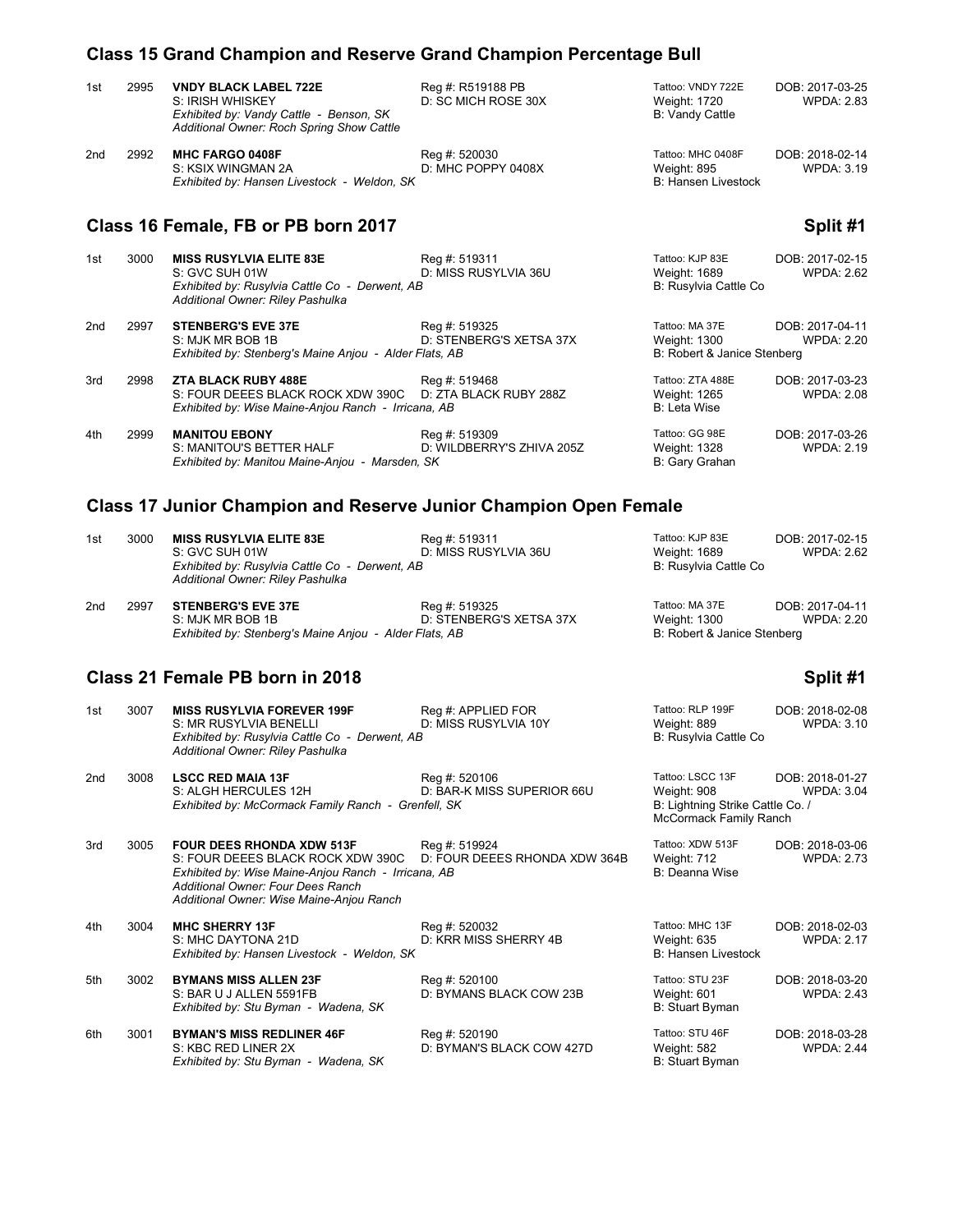# **Class 22 Female FB born in 2018 Split #1 Split #1 Split #1**

| 1st             | 3009 | <b>STENBERG'S FELICE 20F</b><br>S: JAY R SIR DACODAC 31D<br>Exhibited by: Stenberg's Maine Anjou - Alder Flats, AB | Reg #: APPLIED<br>D: GILCROFT ZOEE 1Z         | Tattoo: MA 20F<br>Weight: 600<br><b>B: Robert Stenberg</b> | DOB: 2018-05-09<br><b>WPDA: 3.05</b> |
|-----------------|------|--------------------------------------------------------------------------------------------------------------------|-----------------------------------------------|------------------------------------------------------------|--------------------------------------|
| 2 <sub>nd</sub> | 3010 | <b>RAPID CREEK MISS 78F</b><br>S: WILDBERRYS ANDIE 13A<br>Exhibited by: Stu Byman - Wadena, SK                     | Reg #: APPLIED<br>D: RAID CREEKS MISS 91W     | Tattoo: BVB 78F<br>Weight: 710<br><b>B: Brian Brown</b>    | DOB: 2018-04-19<br><b>WPDA: 3.27</b> |
| 3rd             | 3011 | <b>MANITOU FIELA</b><br>S: MANITOU'S DRAXON<br>Exhibited by: Manitou Maine-Anjou - Marsden, SK                     | Reg #: 520150<br>D: MANITOU BIANCA            | Tattoo: GG 1F<br>Weight: 825<br>B: Gary Graham             | DOB: 2018-02-09<br><b>WPDA: 2.88</b> |
| 4th             | 3012 | <b>MANITOU FASHION</b><br>S: MANITOU'S CHIANTI<br>Exhibited by: Manitou Maine-Anjou - Marsden, SK                  | Reg #: 520121<br>D: MCDONALD 7X XANADU        | Tattoo: GG 4F<br>Weight: 814<br>B: Gary Graham             | DOB: 2018-02-14<br><b>WPDA: 2.90</b> |
| 5th             | 3013 | <b>MANITOU FESTIVAL</b><br>S: MANITOU'S CUSTER<br>Exhibited by: Manitou Maine-Anjou - Marsden, SK                  | Reg #: 520122<br>D: TEE JAY'S BRENDA 48B      | Tattoo: GG 44F<br>Weight: 765<br>B: Gary Graham            | DOB: 2018-03-02<br><b>WPDA: 2.89</b> |
| 6th             | 3014 | <b>JAY R MISS CHATON 50F</b><br>S: CHATON<br>Exhibited by: Jayr Maines - Linden, AB                                | Reg #: APPLIED<br>D: JAY R CERTITA SULTAN 16C | Tattoo: JAYR 50F<br>Weight: 480<br>B: Reuben Mandel        | DOB: 2018-04-26<br><b>WPDA: 2.29</b> |

# **Class 23 Calf Champion and Reserve Calf Champion Open Female**

| 1st | 3007 | <b>MISS RUSYLVIA FOREVER 199F</b><br>S: MR RUSYLVIA BENELLI                                             | Reg #: APPLIED FOR<br>D: MISS RUSYLVIA 10Y  | Tattoo: RLP 199F<br>Weight: 889                                                               | DOB: 2018-02-08<br>WPDA: 3.10 |
|-----|------|---------------------------------------------------------------------------------------------------------|---------------------------------------------|-----------------------------------------------------------------------------------------------|-------------------------------|
|     |      | Exhibited by: Rusylvia Cattle Co - Derwent, AB<br>Additional Owner: Riley Pashulka                      |                                             | B: Rusylvia Cattle Co                                                                         |                               |
| 2nd | 3008 | <b>LSCC RED MAIA 13F</b><br>S: ALGH HERCULES 12H<br>Exhibited by: McCormack Family Ranch - Grenfell, SK | Reg #: 520106<br>D: BAR-K MISS SUPERIOR 66U | Tattoo: LSCC 13F<br>Weight: 908<br>B: Lightning Strike Cattle Co. /<br>McCormack Family Ranch | DOB: 2018-01-27<br>WPDA: 3.04 |

# **Class 24 Grand Champion and Reserve Champion Open Female**

| 1st | 3000 | <b>MISS RUSYLVIA ELITE 83E</b>                 | Reg #: 519311        | Tattoo: KJP 83E       | DOB: 2017-02-15 |
|-----|------|------------------------------------------------|----------------------|-----------------------|-----------------|
|     |      | S: GVC SUH 01W                                 | D: MISS RUSYLVIA 36U | Weight: 1689          | WPDA: 2.62      |
|     |      | Exhibited by: Rusylvia Cattle Co - Derwent, AB |                      | B: Rusylvia Cattle Co |                 |
|     |      | Additional Owner: Riley Pashulka               |                      |                       |                 |
| 2nd | 3007 | <b>MISS RUSYLVIA FOREVER 199F</b>              | Reg #: APPLIED FOR   | Tattoo: RLP 199F      | DOB: 2018-02-08 |
|     |      | S: MR RUSYLVIA BENELLI                         | D: MISS RUSYLVIA 10Y | Weight: 889           | WPDA: 3.10      |
|     |      | Exhibited by: Rusylvia Cattle Co - Derwent, AB |                      | B: Rusylvia Cattle Co |                 |
|     |      | Additional Owner: Riley Pashulka               |                      |                       |                 |

# **Class 25 Bull PB born in 2018 Split #1 Split #1 Split #1**

| 1st | 3021 | <b>MR RUSYLVIA FREIGHT TRAIN 177F</b><br>S: MR RUSYLVIA BENELLI<br>Exhibited by: Rusylvia Cattle Co - Derwent, AB<br>Additional Owner: Riley Pashulka | Reg #: APPLIED FOR<br>D: MISS RUSYLVIA 10Y    | Tattoo: RLP 177F<br>Weight: 999<br>B: Rusylvia Cattle Co                                     | DOB: 2018-02-10<br><b>WPDA: 3.51</b> |
|-----|------|-------------------------------------------------------------------------------------------------------------------------------------------------------|-----------------------------------------------|----------------------------------------------------------------------------------------------|--------------------------------------|
| 2nd | 3020 | <b>ABC DELIVER 54F</b><br>S: I DELIVER<br>Exhibited by: ABC Cattle Co - Whitewood, SK                                                                 | Reg #: 519931 PB<br>D: ABC MS COSSROADS 37W   | Tattoo: ABCD 54F<br>Weight: 995<br><b>B: Stuart Mcintyre</b>                                 | DOB: 2018-01-30<br><b>WPDA: 3.36</b> |
| 3rd | 3022 | <b>LSCC WHISKEY TANGO FOXTROT 8F</b><br>S: KSIX WINGMAN 2A<br>Exhibited by: McCormack Family Ranch - Grenfell, SK                                     | Reg #: 520103<br>D: LSCC GRACE'S BUSINESS 64Y | Tattoo: LSCC 8F<br>Weight: 969<br>B: Lightning Strike Cattle Co. /<br>McCormack Family Ranch | DOB: 2018-01-21<br>WPDA: 3.18        |
| 4th | 3017 | DBE BIG B 501F<br>S: TLM BAXTER 421B<br>Exhibited by: Wise Maine-Anjou Ranch - Irricana, AB<br>Additional Owner: Wise Maine-Anjou Ranch               | Reg #: 520040<br>D: DBE BLACK RUBY 266Y       | Tattoo: DBE 501F<br>Weight: 802<br>B: Debra Rest                                             | DOB: 2018-02-23<br><b>WPDA: 2.95</b> |
| 5th | 3016 | <b>MHC FOREMAN 17F</b><br>S: RRRC LAST SECOND<br>Exhibited by: Hansen Livestock - Weldon, SK                                                          | Reg #: 520022<br>D: MISS STYLE ALOHA 25A      | Tattoo: MHC 17F<br><b>Weight: 795</b><br><b>B: Hansen Livestock</b>                          | DOB: 2018-02-08<br><b>WPDA: 2.77</b> |
| 6th | 3019 | <b>PICK SIX FACE VALUE 809F</b><br>S: LSCC MISSILE LAUNCH 20B<br>Exhibited by: Pick Six Cattle - Gull Lake, SK                                        | Reg #: 519825<br>D: GVC MISS JAZZMYN 37B      | Tattoo: PICK 809F<br><b>Weight: 795</b><br><b>B: Pick Six Cattle</b>                         | DOB: 2018-03-29<br><b>WPDA: 3.34</b> |